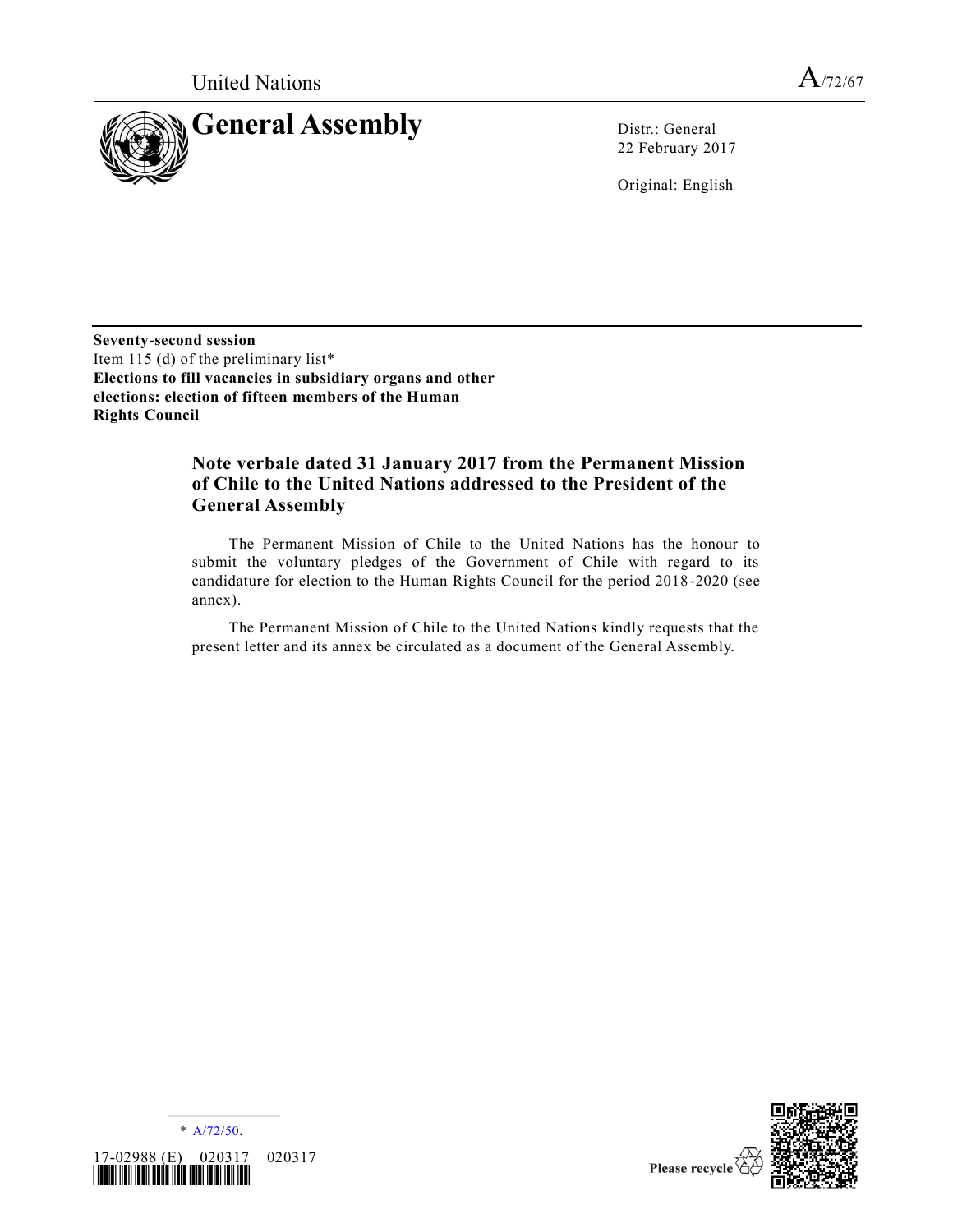**Annex to the note verbale dated 31 January 2017 from the Permanent Mission of Chile to the United Nations addressed to the President of the General Assembly**

[Original: Spanish]

# **Candidature of Chile for membership of the Human Rights Council for the period 2018-2020**

**Voluntary pledges and commitments pursuant to General Assembly resolution [60/251](http://undocs.org/A/RES/60/251)**

# **Introduction**

1. The Government of the Republic of Chile has the honour to present its candidature for membership of the Human Rights Council for the term 2018 -2020 in the elections to be held in New York during the seventy-second session of the General Assembly.

2. Its candidature reaffirms its commitment to the promotion and protection of human rights as a guiding principle for the Government and its public policies. The promotion of democracy, human rights and the rule of law is a fundamental pillar of Chilean foreign policy.

3. This conviction has led Chile to become a party to the principal international human rights treaties and instruments that protect civil, political, economic, social and cultural rights, including the right to development, and particularly those referring to women, children and adolescents, older persons, indigenous peoples, migrants and persons with disabilities.

4. Chile is in favour of an operational, effective multilateral system that recognizes the close interrelationship between peace and security, sustainable development and human rights. In that regard, it has consistently advocated strengthening of the universal and regional multilateral mechanisms for promoting and protecting human rights. Chile has played an active role in the Human Rights Council since it was first established and has striven to promote a constructive and dialogue-based approach. During its membership of the Council (2009-2011 and 2011-2014), and throughout its participation as an observer, Chile has actively promoted the mainstreaming and integration of human rights in the multilateral system, including the participation of civil society and the input of human rights defenders. These principles also formed the basis for its participation as a non-permanent member of the Security Council (2014-2015).

5. In general terms, and among its most important human rights initiatives, Chile has recently promoted coordination between United Nations agencies and bodies, gender mainstreaming in the multilateral system, efforts to combat discrimination and intolerance, the autonomy and independence of the special procedures and treaty bodies in monitoring the implementation of the respective international human rights conventions and in assisting countries, and support for the univers al periodic review as the main mechanism for dialogue and cooperation on human rights among all States members of the United Nations.

6. With its history of defending human rights, Chile can contribute a conciliatory approach, emphasizing the need for progressive development of international human rights law that reflects the socio-political changes in each country and compliance with international obligations.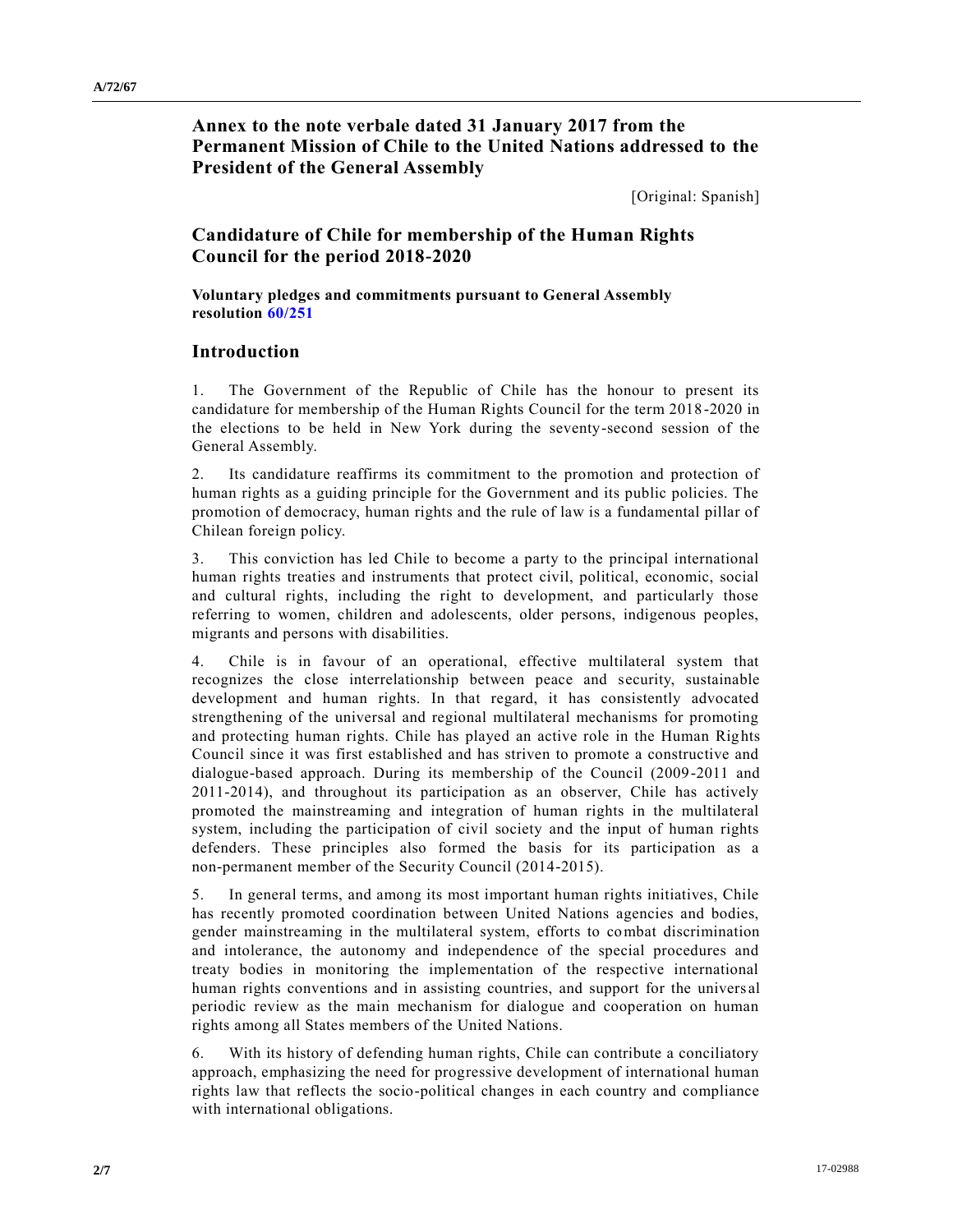# **National level: progress and commitments**

# **Strengthening human rights institutions**

- The Ministry for Women and Gender Equity was established in 2016.
- Also in 2016, the Office of the Undersecretary for Human Rights was created within the Ministry of Justice and Human Rights to coordinate government action on human rights. One of its main responsibilities is to formulate a national human rights plan, which will set out how public human rights policies will be designed and implemented in a cross-cutting manner over a four-year period. It will set goals and targets, assign responsibilities and financial resources, and decide on mechanisms for follow-up and outcome evaluation.
- The National Congress is considering legislation that was drafted in consultation with indigenous peoples and proposes the creation of a ministry of indigenous peoples, councils of indigenous peoples and a national council of indigenous peoples. The councils will be autonomous, representative and participatory entities.
- Draft legislation is also under consideration to create an office of the ombudsperson for children's rights to publicize, promote and protect the rights of children and adolescents.
- The Government is working on draft legislation to establish a national mechanism for the prevention of torture in compliance and in accordance with article 3 of the Optional Protocol to the Convention against Torture and Other Cruel, Inhuman or Degrading Treatment or Punishment.

#### **Inclusion, equality and non-discrimination**

- Legislative initiatives have been introduced and measures taken in favour of groups that have historically suffered discrimination, including:
	- The decision to submit to the National Congress draft legislation on migration to replace the decree-law of 1975, which reflects a shift from a security-based approach towards a human-rights-based approach.
	- The creation of a ministry of indigenous peoples and of councils of indigenous peoples and a national council of indigenous peoples also reflects this approach, bearing in mind the urgent need for constitutional recognition of indigenous peoples in the context of the discussions regarding a new Chilean constitution.
	- Starting in 2017, Chilean citizens residing abroad will be able to exercise their right to vote.
	- The commitment to submit to the National Congress draft legislation on comprehensive protection for the rights of children and adolescents, which will enhance compliance with the rights enshrined in the Convention on the Rights of the Child.
	- With the aim of advancing towards a more egalitarian society through implementation of the Sustainable Development Goals, the National Council for the Implementation of the 2030 Agenda for Sustainable Development has been established.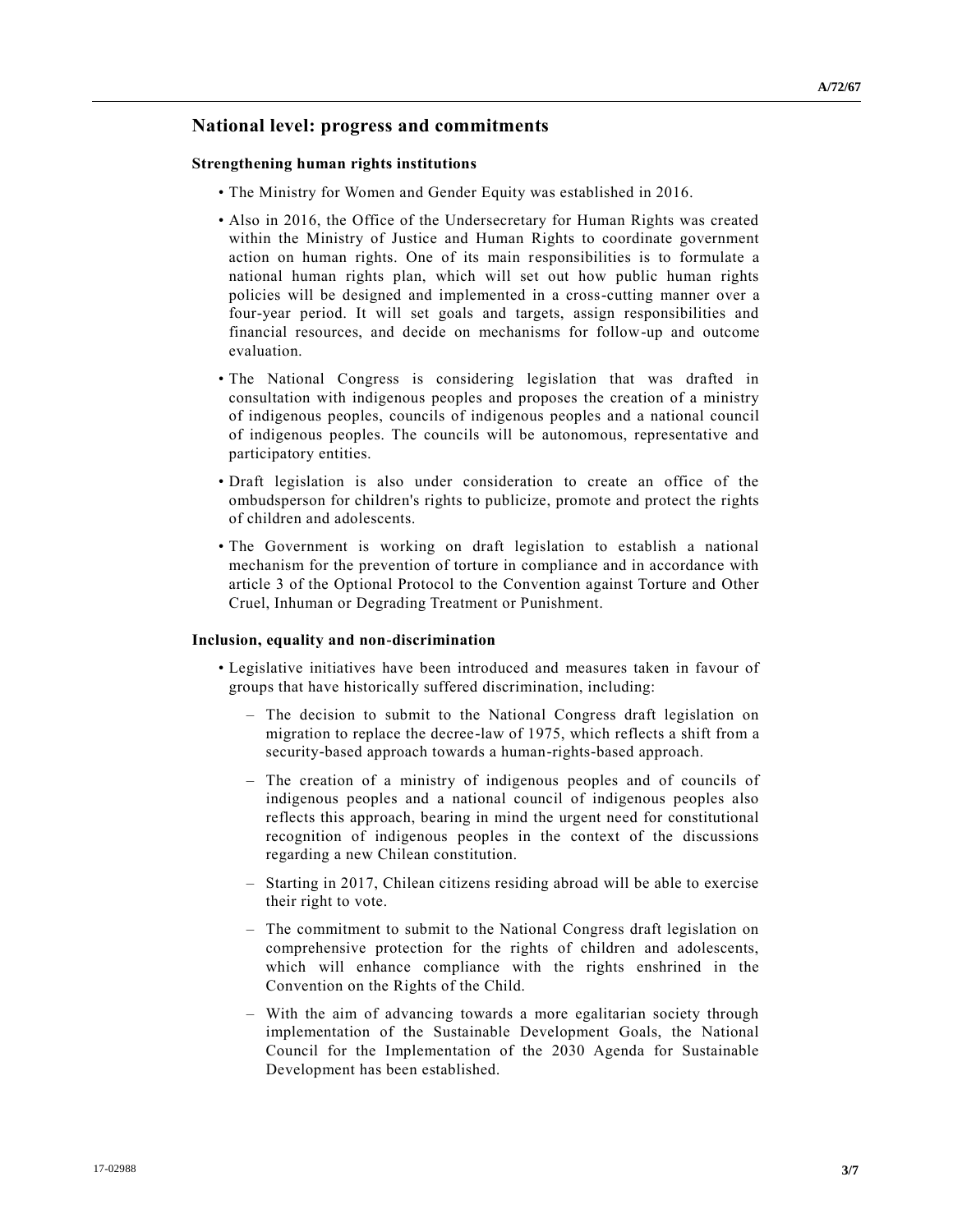## **Justice and memory**

- Efforts will continue to investigate, punish and provide compensation for war crimes and crimes against humanity, in particular those committed between 11 September 1973 and 10 March 1990.
- Work will continue on preserving the historical memory of human rights violations.
- Efforts will continue to reform military justice by aligning its provisions with international standards and obligations, principally through a new code of military justice. Action has already been taken to remove civilians and minors from the jurisdiction of military tribunals. A recent example of such efforts is Law No. 20.968 of 22 November 2016, which criminalizes torture and cruel, inhuman and degrading treatment.

# **Promotion of human rights and intercultural education and training**

- The national human rights plan will promote education and training on human rights as part of preschool, primary, secondary and higher education, as well as in the education, training and advanced training programmes of all State authorities and officials, including the Public Prosecution Service, the Public Criminal Defender Service, members of the armed forces, the Carabineros (police), the Policia de Investigaciones (investigative police), the prison service and the municipalities.
- In addition, intercultural education will be provided for all Chileans as part of the education reform, with the result that indigenous history and the world view of indigenous peoples will be included in instruction at all levels.

## **Initiatives to combat impunity**

- A constitutional reform has been proposed that would abolish the statute of limitations and amnesty for war crimes, crimes against humanity and genocide.
- Legislation has been drafted that aligns criminal law on amnesty, commutation of sentence and the statute of limitations for criminal proceedings and penalties with international law.
- Torture has been criminalized (Law No. 20.968 of 22 November 2016).
- Draft legislation is under consideration that criminalizes enforced disappearance, in compliance and in accordance with the International Convention for the Protection of All Persons from Enforced Disappearance.

#### **National action plan on business and human rights**

• Chile is formulating a national action plan on business and human rights in order to implement the Guiding Principles on Business and Human Rights: Implementing the United Nations "Protect, Respect and Remedy" Framework adopted by the Human Rights Council in 2011.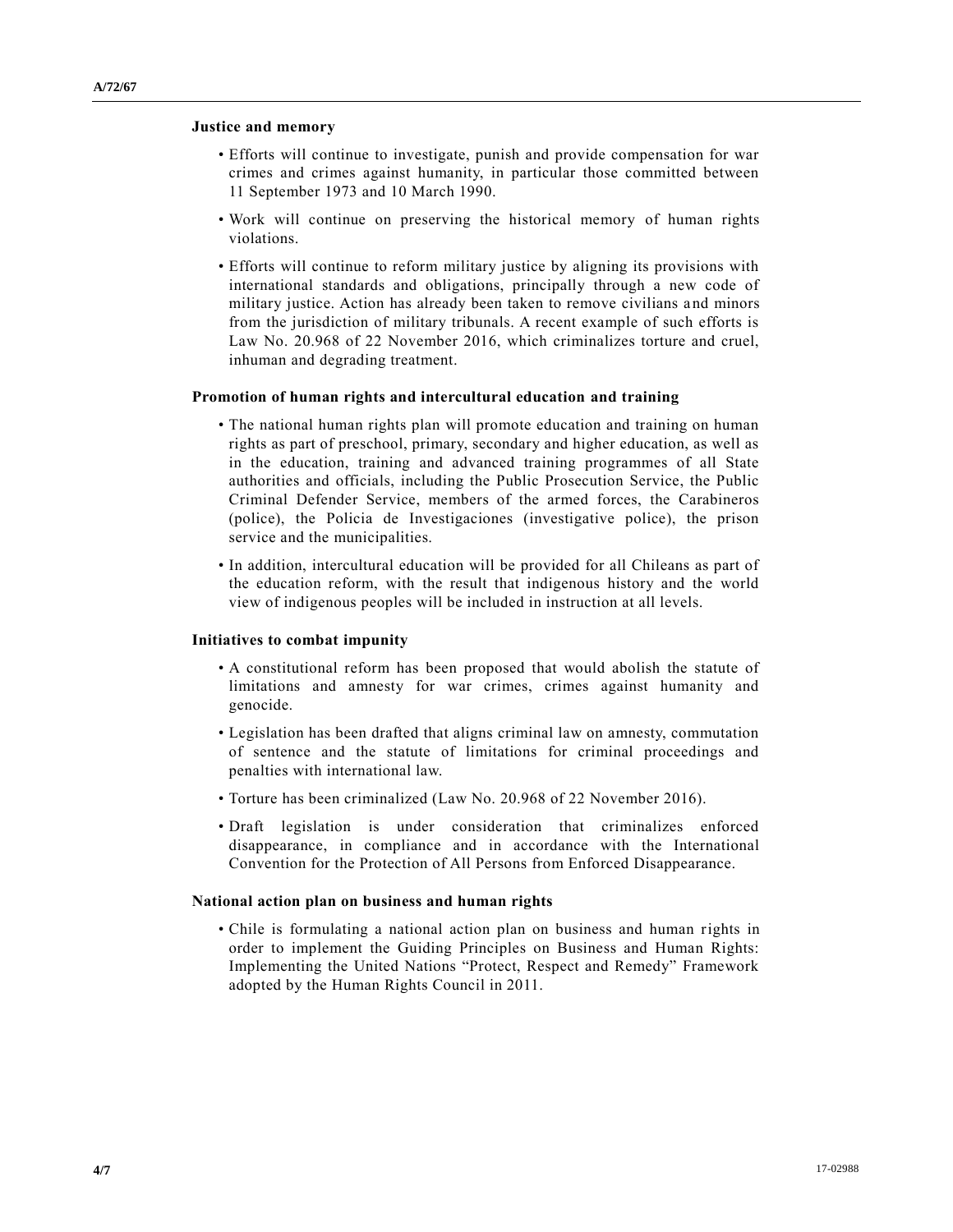# **International level: progress and commitments within the universal and regional human rights systems**

# **Universal system**

7. Chile is convinced that more effective cooperation of States with the universal human rights system will strengthen the preventive role of the United Nations in the field of human rights and facilitate more comprehensive progress towards the goals of peace, stability and sustainable development. For this reason, Chile considers it of great importance to support all initiatives designed to strengthen the Human Rights Council and its universal periodic review and special procedures, the Office of the United Nations High Commissioner for Human Rights, the treaty bodies and the participation of national human rights institutions.

8. In this way, Chile will continue to promote the strengthening of all these multilateral mechanisms for the protection and promotion of human rights, so that they can continue to support States in building national capacity and contribute to the improvement of the human rights situation on the ground.

9. Chile is a party to the nine major human rights conventions currently in force in the United Nations system, and reaffirms its commitment to their universal ratification as an indispensable condition for a strengthened international human rights protection system.

#### *Human rights treaty bodies*

- Visit to Chile by the Subcommittee on Prevention of Torture and Other Cruel, Inhuman or Degrading Treatment or Punishment (2016).
- Consideration of the initial report on implementation of the Convention on the Rights of Persons with Disabilities (2016).
- Consideration of the fourth periodic report on implementation of the International Covenant on Economic, Social and Cultural Rights (2015).
- Consideration of the combined fourth and fifth periodic reports on implementation of the Convention on the Rights of the Child and the optional protocols thereto (2015).
- Consideration of the sixth periodic report on implementation of the International Covenant on Civil and Political Rights (2014).
- Consideration of the combined nineteenth to twenty-first periodic reports on implementation of the International Convention on the Elimination of All Forms of Racial Discrimination (2013). Preparation of the combined twentysecond and twenty-third periodic reports is under way.
- Consideration of the combined fifth and sixth periodic reports (2012) and submission of the seventh periodic report (2016) on implementation of the Convention on the Elimination of All Forms of Discrimination against Women.
- Consideration of the initial report on implementation of the International Convention on the Protection of the Rights of All Migrant Workers and Members of Their Families (2011). Preparation of the second periodic report is under way.

#### *Special procedures of the Human Rights Council*

– Open and standing invitation since 2009.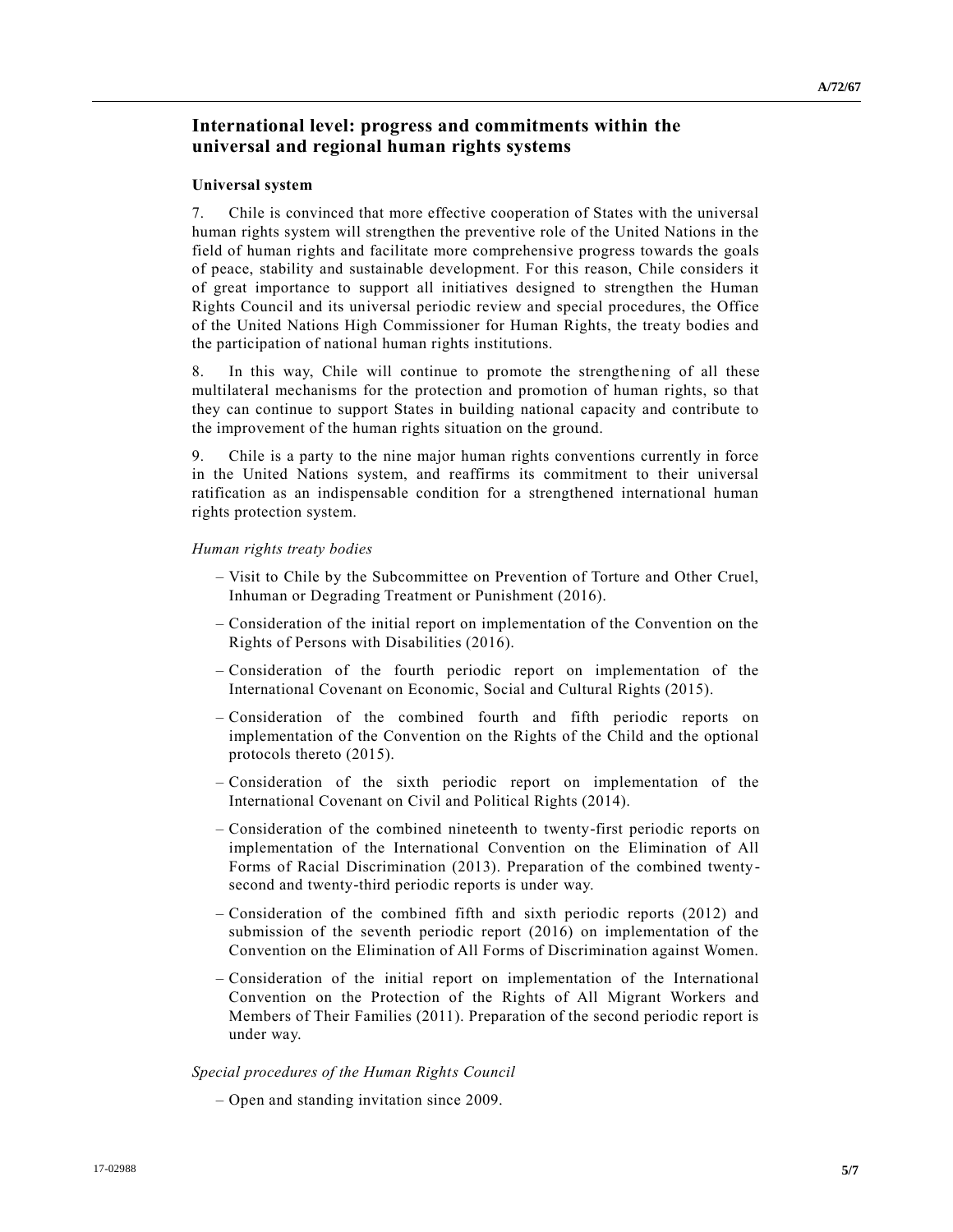- Official visits to Chile by the Special Rapporteur on the right to education (2016), the Special Rapporteur on the rights to freedom of peaceful assembly and of association (2015), the Special Rapporteur on extreme poverty and human rights (2015), the Working Group on the issue of discrimination against women in law and in practice (2014), the Special Rapporteur on the promotion and protection of human rights and fundamental freedoms while countering terrorism (2013) and the Working Group on Enforced or Involuntary Disappearances (2012).
- Special procedure invitations for 2017 extended to: the Special Rapporteur on adequate housing as a component of the right to an adequate standard of living, and on the right to non-discrimination in this context; the Special Rapporteur on the right to food; and the Special Rapporteur on the rights of indigenous peoples.

## *Universal periodic review*

Chile accepted almost all (180 out of 185) of the recommendations made by the participating countries during the country's second universal periodic review process (2014). The mid-term report on the implementation of those recommendations will be submitted in 2017.

## *Human Rights Council*

Chile identifies and recognizes the Council as the principal forum within the United Nations system for cooperation, dialogue and consensus-building on the subject of human rights. Chile will promote the ongoing strengthening of its institutions and continue to support its prevention and protection work in the face of human rights violations. In this regard, Chile believes that it would be highly advisable to streamline the Council's work in view of the exponential growth of its mandates, the worrying reduction in resources for the work of the Office of the United Nations High Commissioner for Human Rights and the impact of humanitarian crises around the world. The Council should focus on the refugees and displaced persons resulting from such crises and on the rights of persons historically subjected to discrimination.

# **Principal actions of Chile within the universal system**

- Co-facilitation of the biennial General Assembly resolution on a moratorium on the use of the death penalty (2008-2014).
- Promotion of Human Rights Council resolutions on the role of good governance in the promotion and protection of human rights, local government and human rights, and civil society space.
- Active participation in the Permanent Forum on Indigenous Issues and in work relating to the participation of indigenous peoples in relevant organs of the United Nations on matters of interest to them.
- Promotion of universal ratification of the Convention against Torture, in the context of the Convention against Torture Initiative, of which Chile is a member.
- Election of Chile to the Executive Board of the United Nations Entity for Gender Equality and the Empowerment of Women (UN-Women) (2017-2019).
- Election of Chile to the Commission on the Status of Women (2017-2021).
- Support from Chile for the code of conduct promoted by the Accountability, Coherence and Transparency Group to limit veto use in the Security Council in